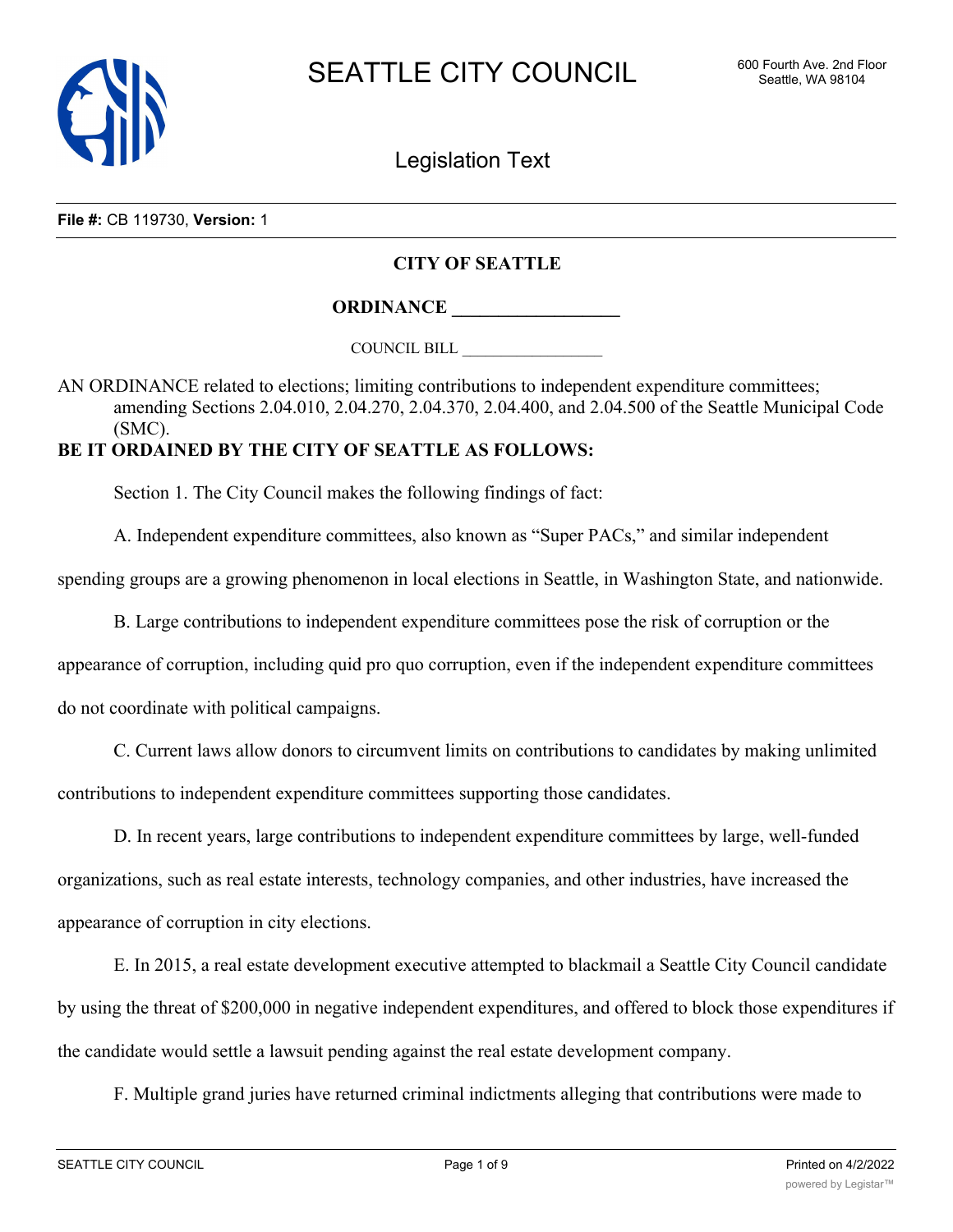independent expenditure committees in exchange for favorable official action.

G. According to data collected by the Seattle Ethics and Elections Commission, total independent expenditures in City elections have rapidly increased, with independent expenditures on City Council elections vaulting from \$0 in 2011 and just \$3,577 in 2013 to \$4,254,629 in 2019, even as most seats are now elected by district, rather than at large.

H. Independent expenditures in Seattle's 2017 election were more than double the amount of independent expenditures in 2013, the previous year with a Mayoral election, according to data collected by the Seattle Ethics and Elections Commission.

I. Independent expenditures in Seattle's 2019 election for seven district City Council seats were more than five times the amount of independent expenditures in 2015, a year when all nine City Council seats were up for election.

J. Many of the largest independent expenditures are made by independent expenditure committees that are funded by individuals and corporations that make enormous contributions of six or seven figures, with a single contributor making a contribution of \$1.5 million in the 2019 City Council election, which amounted to one-third of all independent expenditures made for that election.

K. Surveys of public opinion consistently demonstrate that large individual or corporate contributions to independent expenditure committees create an appearance of corruption.

L. To protect the integrity of Seattle's democracy and prevent corruption or the appearance of corruption, in particular quid pro quo corruption, it is necessary to place limits on contributions to independent expenditure committees.

M. The people of Seattle wish to protect their democratic self-governance.

Section 2. Section 2.04.010 of the Seattle Municipal Code, last amended by the ordinance introduced as Council Bill 119731, is amended as follows:

# **2.04.010 Definitions**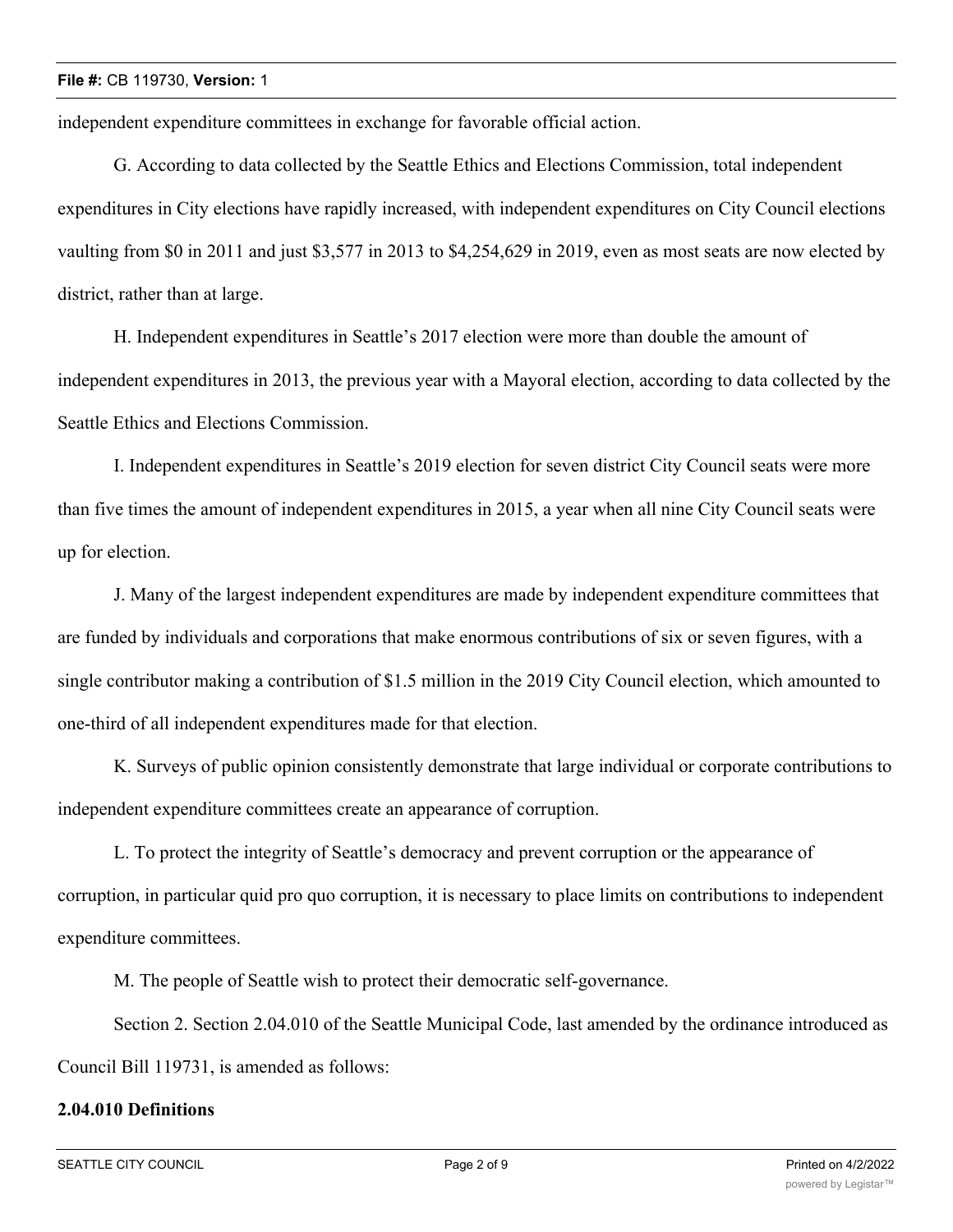\* \* \*

"Independent expenditure" means an expenditure on behalf of  $((\tau))$  or opposing any election campaign, when such expenditure:

1. ((is)) Is made independently of the candidate, ((his/her)) the candidate's political committee (( $\frac{1}{2}$ ) or agent, or  $((ef))$  any ballot proposition committee or its officers or agents;  $((,))$ 

2. ((and when such expenditure is)) Is made without the prior consent, or the collusion  $((\tau))$  or ((the)) cooperation, of the candidate, ((or his/her)) the candidate's agent or political committee, or the ballot proposition committee or its officers or agents;  $((\tau))$  and

3. ((when such expenditure is)) Is not a contribution as defined in this Section 2.04.010.

An independent expenditure is made by a person on the earliest of the following events: (a) the person agrees with a vendor or provider of services to make an independent expenditure; or (b) the person incurs the obligation to make an independent expenditure; or (c) the person pays for an independent expenditure.

"Independent expenditure committee" means any political committee that makes an independent expenditure, or makes contributions to other independent expenditure committees, totaling \$1,000 or more in an election cycle for a City election.

"Knowledge." A person knows or acts knowingly or with knowledge when:

1. ((the)) The person is aware of a fact, facts, or circumstances or result described by an offense in this  $((\text{title})$ ) Title 2; or

2. ((he or she)) The person has information that would lead a reasonable person to believe that facts exist, which facts are described by an ordinance defining the offense, in violation of this ((title)) Title 2.

"Limited contributor committee" means a political committee that meets all the following criteria:

1. Has been in existence for at least nine months;

### 2. Receives contributions from the greater of:

a. At least 150 persons, if making expenditures in support of or in opposition to district City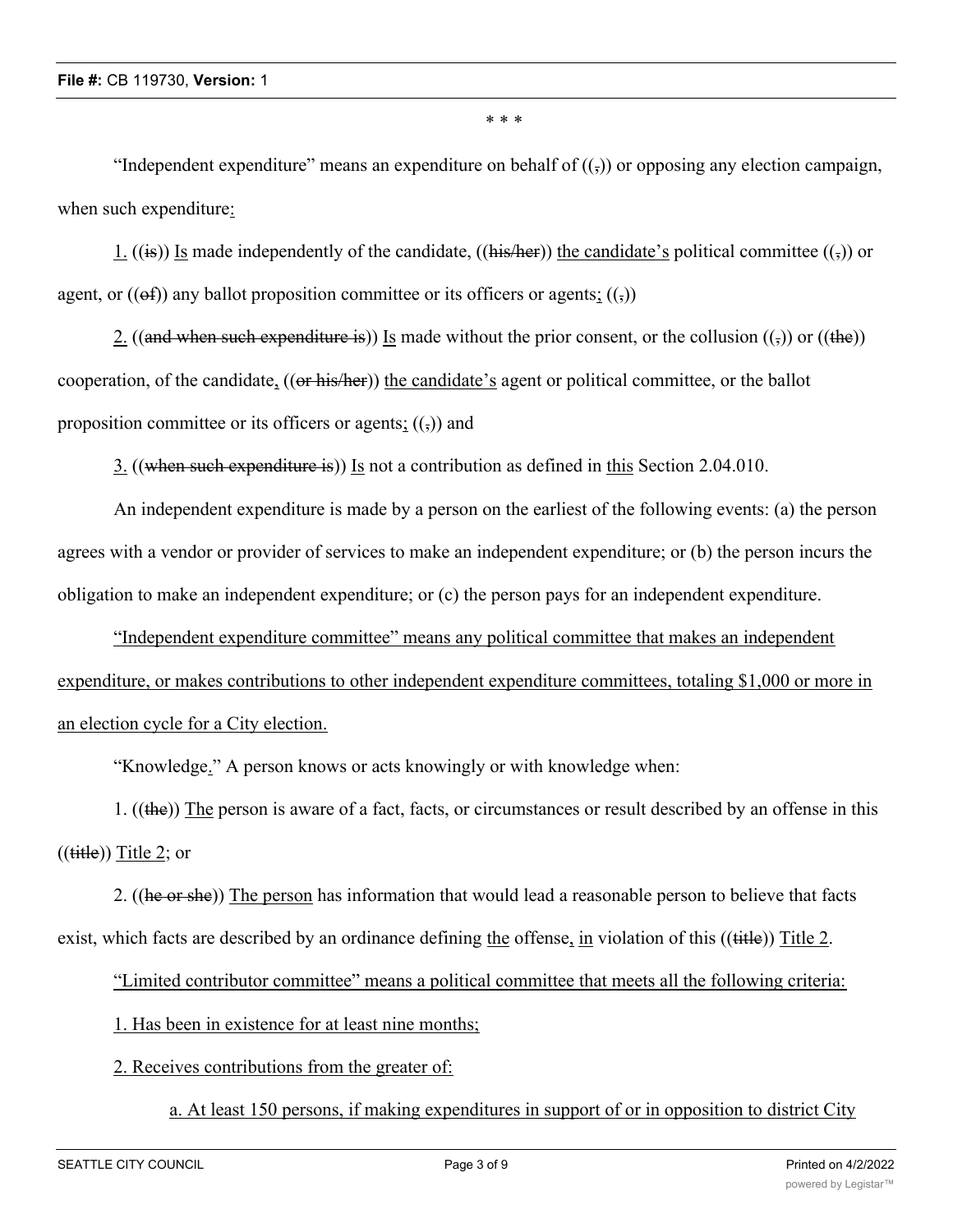#### **File #:** CB 119730, **Version:** 1

Council campaigns;

b. At least 400 persons, if making expenditures in support of or in opposition to an at large City Council candidate or candidate for City Attorney; or

c. At least 600 persons, if making expenditures in support of or in opposition to candidates for Mayor; and

3. The total amount of contributions that the committee has received in the preceding two years consists exclusively of contributions that are either:

### a. Less than \$500 per person per calendar year; or

b. From a committee that itself meets the criteria in subsections 1, 2, and 3.a of this definition.

"Officer of a political committee" means the following persons: the treasurer, any person designated by the committee as an officer on the statement of organization filed with the City Clerk, and any person who alone or in conjunction with other persons makes contribution, expenditure, strategy, or policy decisions on behalf of the committee.

"Person" means an individual;  $((\tau)$ ) partnership;  $((\tau)$ ) joint venture;  $((\tau)$ ) public or private corporation;  $((\tau)$ )) association;  $((\tau))$  federal, state, or local government entity or agency however constituted;  $((\tau))$  candidate;  $((\tau))$ committee;  $((,))$  political committee;  $((,))$  continuing political committee;  $((,))$  political party  $((,))$  or executive committee thereof;  $((,))$  or any other organization or group of persons, however organized.

\* \* \*

Section 3. Section 2.04.270 of the Seattle Municipal Code, last amended by the ordinance introduced as Council Bill 119731, is amended as follows:

### **2.04.270 Independent expenditures; contributions to out-of-state committees-reports**

\* \* \*

B. 1. Any person who contributes in the aggregate an amount of \$100 or more during the preceding 12 month period to any political committee not domiciled in the state or not otherwise required to report under this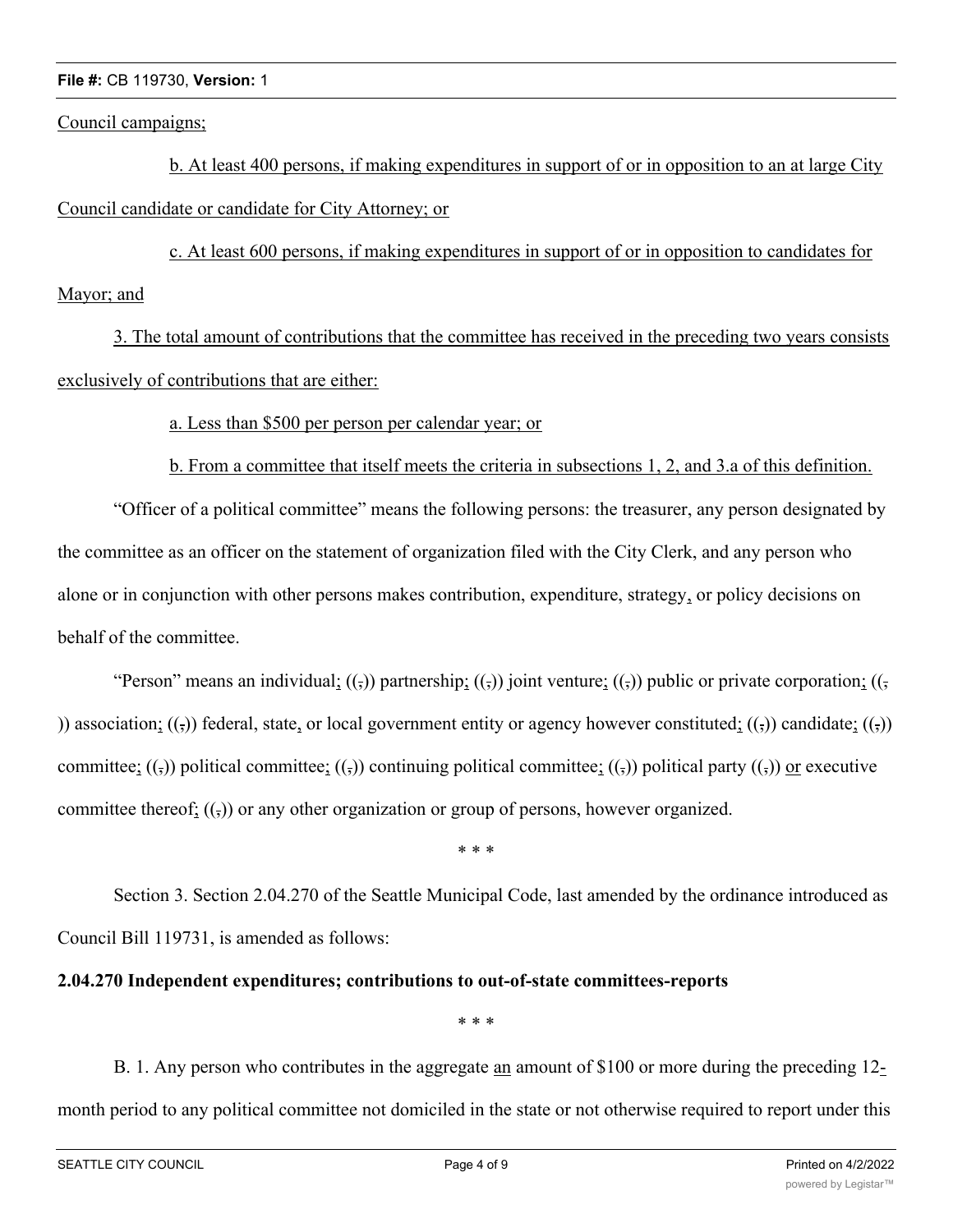((chapter)) Chapter 2.04, if the person reasonably expects such political committee to make contributions or independent expenditures in respect to any election covered by this ((chapter)) Chapter 2.04, shall file with the City Clerk a report signed by the contributor disclosing the contributor's name and address, the date, nature, purpose, amount, and recipient of such contribution, and any instructions given as to the use or disbursement of such contribution.

2. The initial report shall be filed with the City Clerk within five days after the date on which the amount of \$100 or more is reached, and each subsequent report shall be filed within five days after each subsequent contribution is made to the same such political committee.

\* \* \*

Section 4. Section 2.04.370 of the Seattle Municipal Code, last amended by the ordinance introduced as Council Bill 119731, is amended as follows:

#### **2.04.370 Mandatory limitations on contributions to candidates**

A. No person shall make a contribution to any candidate for Mayor, member of the City Council, or City Attorney of the City  $($ <sub>5</sub> $)$ ) except in the election cycle for that candidate as defined in Section 2.04.010.

B. No person shall contribute more than \$500 to any candidate for Mayor, member of the City Council, or City Attorney of the ((eity)) City, in any election cycle.

C. A candidate for Mayor, member of the City Council, or City Attorney of the City  $((\tau))$  may only accept or receive a campaign contribution during an election cycle as defined in Section 2.04.010.

D. No candidate for Mayor, member of the City Council, or City Attorney of the City shall solicit or receive campaign contributions of more than \$500 from any person in any election cycle.

E. Contributions from foreign-influenced corporations prohibited

1. No candidate for Mayor, member of the City Council, or City Attorney of the City shall solicit or receive campaign contributions from a foreign-influenced corporation.

2. Any corporation making a contribution to a candidate for Mayor, member of the City Council,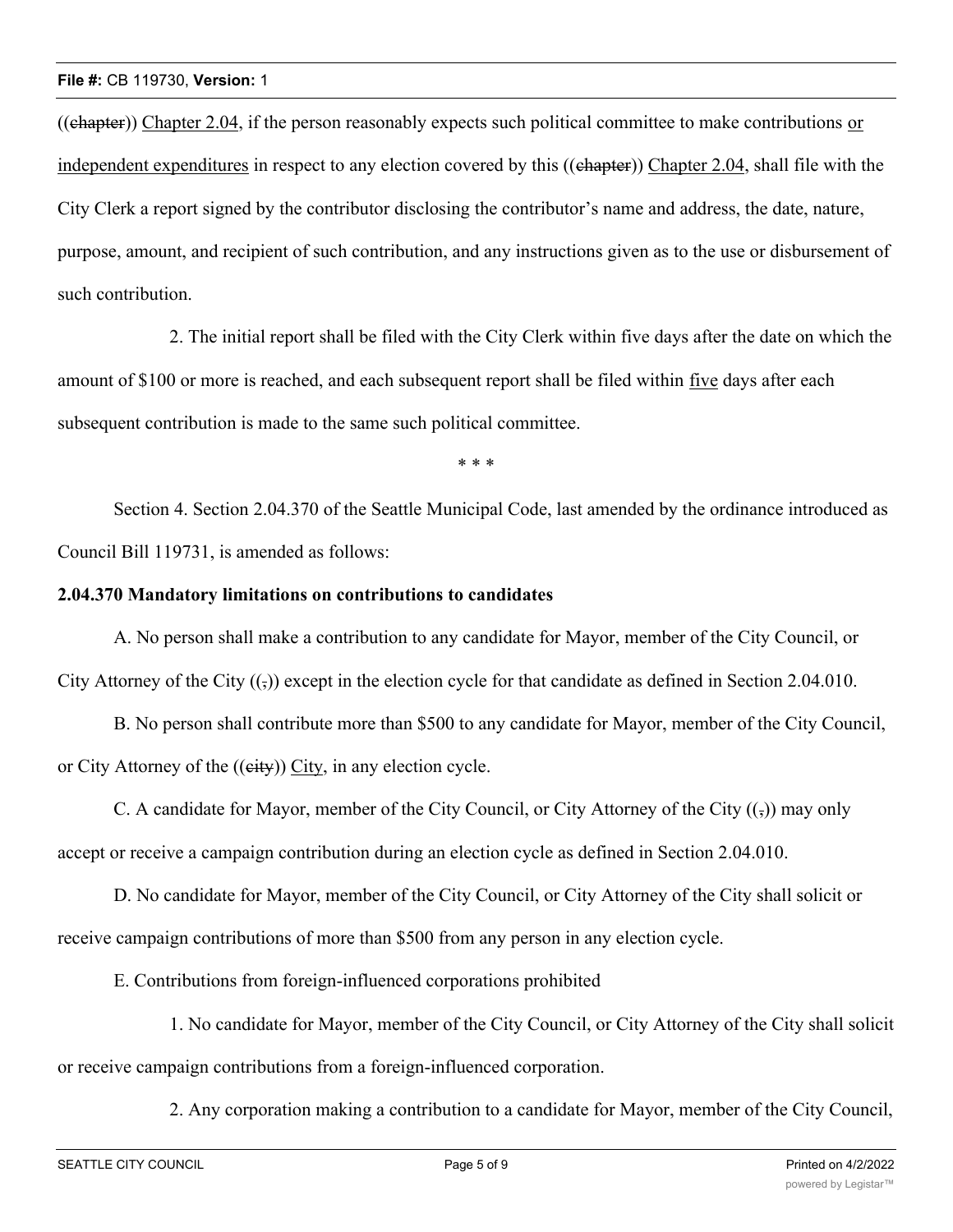#### **File #:** CB 119730, **Version:** 1

or City Attorney of The City of Seattle shall, within seven business days after making such contribution, file with the City Clerk a statement of certification signed by its chief executive officer under penalty of perjury, avowing that after due inquiry, the corporation was not a foreign-influenced corporation on the date such contribution was made. The corporation shall also provide a copy of the statement of certification to any campaign to which it contributes.

F. The limitations imposed by this Section 2.04.370 shall not apply to:

1. A candidate's contributions of the candidate's own resources to the candidate's own campaign, or contributions to the candidate's campaign by the candidate or the candidate's spouse or state registered domestic partner of their jointly owned assets;

2. Independent expenditures as defined by this Chapter 2.04 except as provided by Section 2.04.400;

3. The value of in-kind labor; and

4. Contributions consisting of the rendering of clerical or computer services on behalf of a candidate or an authorized political committee, to the extent that the services are for the purpose of ensuring compliance with City, county, or state election or public disclosure laws.

G. The limitations imposed by this Section 2.04.370 shall apply to contributions of the candidate's spouse's or state registered domestic partner's separate property.

H. The limitations in this Section 2.04.370 shall be adjusted commencing before the 2019 election cycle, and prior to each election cycle thereafter, by the Commission to account for inflation or deflation using the consumer price index for urban wage earners and clerical workers, CPI-W, or a successor index, for the period since the effective date of this measure or the prior adjustment, as calculated by the United States Department of Labor. The declaration of the Washington State Department of Labor and Industries every September 30, regarding the rate by which Washington State's minimum wage rate is to be increased effective the following January 1, shall be the authoritative determination of the rate or percentage of increase or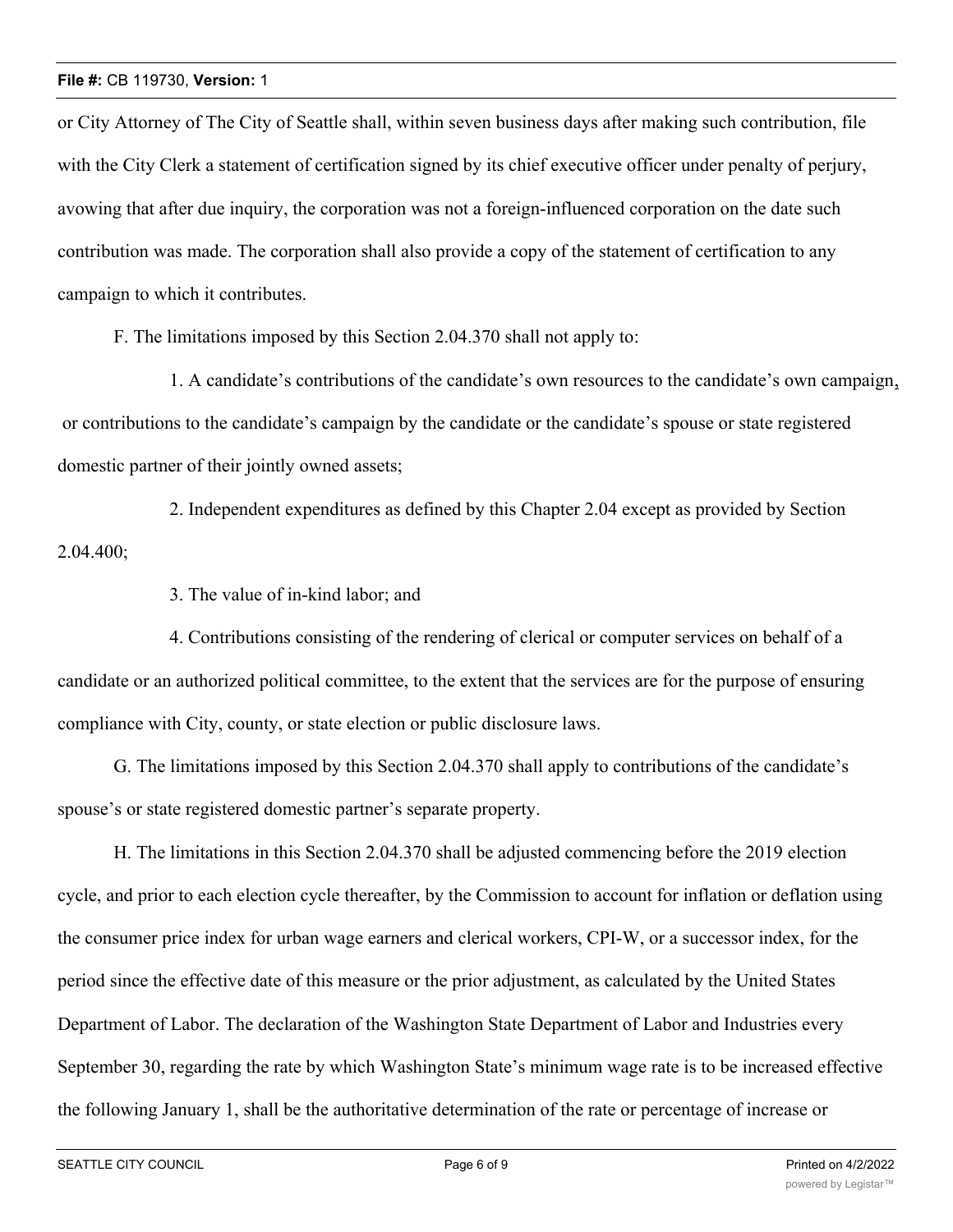#### **File #:** CB 119730, **Version:** 1

decrease to be adjusted, except that the Commission may round off the new figures to amounts judged most convenient for public understanding.

Section 5. Section 2.04.400 of the Seattle Municipal Code, enacted by the ordinance introduced as Council Bill 119731, is amended as follows:

#### **2.04.400 Limits on contributions to independent expenditure committees**

A. In any election cycle, no person other than a limited contributor committee shall contribute more than \$5,000 to an independent expenditure committee that has conveyed, implicitly or explicitly, that contributions to the committee may be used in elections for or against candidates for the offices of Mayor, City Council, or City Attorney of The City of Seattle.

 $((A))$   $\underline{B}$ . No foreign-influenced corporation shall make an independent expenditure in elections for or against candidates for the offices of Mayor, City Council, or City Attorney of The City of Seattle, or a contribution to an independent expenditure committee that has conveyed, implicitly or explicitly, that contributions to the committee may be used in elections for or against candidates for the offices of Mayor, City Council, or City Attorney of The City of Seattle.

((B)) C. An independent expenditure committee may dedicate any contributions that do not comply with the restrictions of Section 2.04.400 for use in elections outside Seattle or for other lawful purposes.

Section 6. Section 2.04.500 of the Seattle Municipal Code, last amended by Ordinance 123070, is amended as follows:

# **2.04.500 Civil remedies and sanctions ((.))**

A. 1. Upon determining pursuant to Sections 2.04.070 through 2.04.090 that a violation has occurred, the Commission may issue an order requiring the party to take particular action in order to comply with the law, and in addition, or alternatively, may impose sanctions up to \$5,000 for each violation.

2. Upon determining that a contribution was illegally made or accepted, in addition to the remedies in subsection 2.04.500.A.1, the Commission may order the return of a contribution illegally made,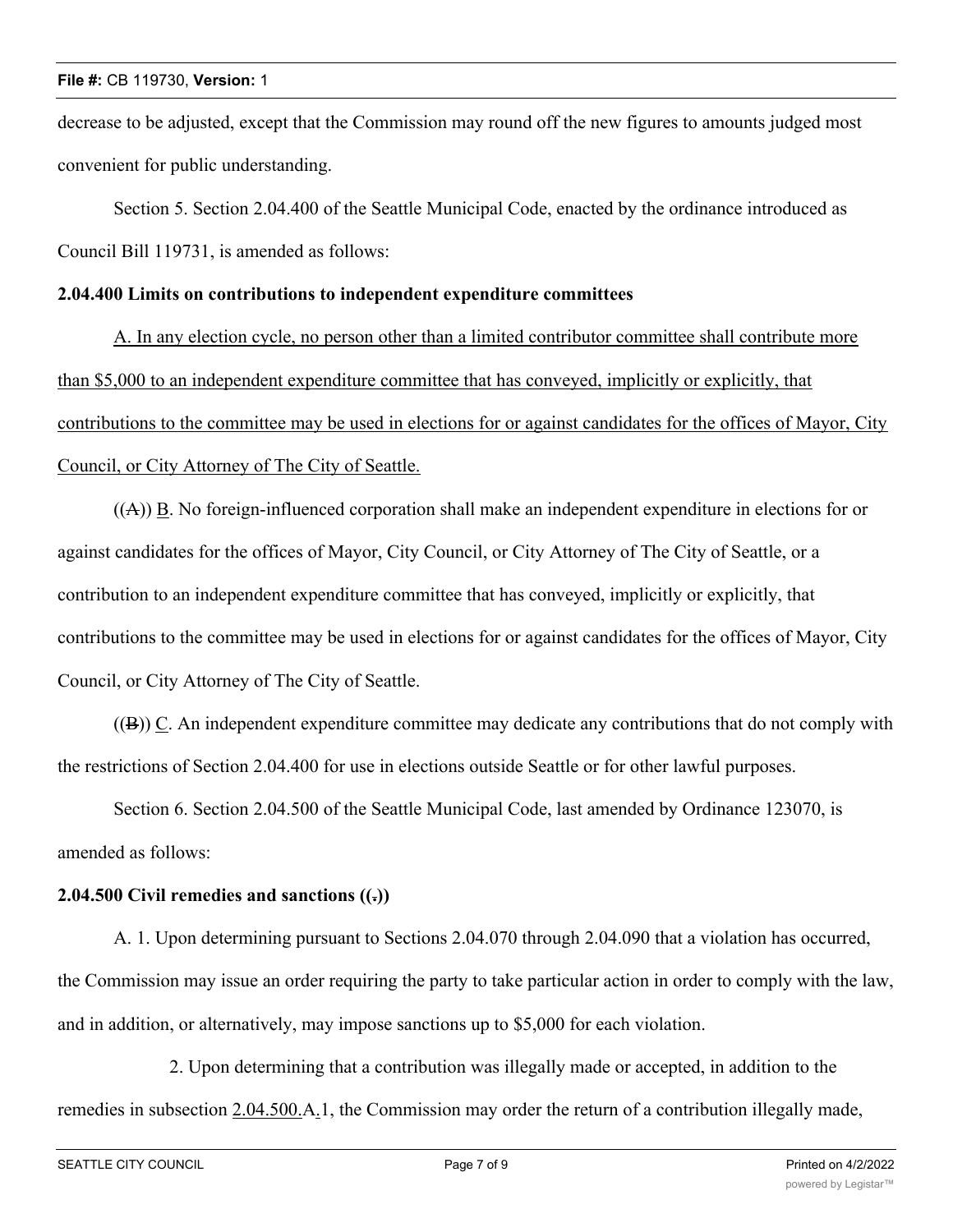and impose a penalty of two times the amount of a contribution illegally made or accepted by a person who violates Section 2.04.180, 2.04.200, 2.04.210, 2.04.215, 2.04.240, 2.04.270, 2.04.290, 2.04.300, 2.04.370, 2.04.400, or 2.04.480.

3. Upon determining that a report was filed excessively late, in addition to the remedies in subsection 2.04.500.A.1, the Commission may impose a penalty of two times the amount of each deposit or expenditure for each deposit or expenditure that was reported excessively late. A report is excessively late if it was due more than 21 days before the election in which the candidate or ballot proposition appeared on the ballot, but was not filed at least 21 days before that election. A report is also excessively late if it was due within 21 days before the election in which the candidate or ballot proposition appeared on the ballot, but was not timely filed.

4. In addition to the actions in subsections 2.04.500.A.1, 2.04.500.A.2, and 2.04.500.A.3 above, the Commission may forward the determination of violation to the Seattle City Attorney or the King County Prosecutor for prosecution. If the court finds that the violation of any provision of this ((chapter)) Chapter 2.04 by any candidate or political committee probably affected the outcome of any election, the result of the election may be held void and a special election held within 60 days of such finding. Any action to void an election shall be commenced within one year of the date of the election in question. It is intended that this remedy be imposed freely in all appropriate cases to protect the right of the electorate to an informed and knowledgeable vote.

\* \* \*

Section 7. Severability. If any section, subsection, sentence, clause, phrase, or word of this ordinance, or any application thereof to any person or circumstance, is held to be invalid or unconstitutional by a decision of a court of competent jurisdiction, such decision shall not affect the validity of the remaining portions or applications of the ordinance. The City Council hereby declares that it would have passed this ordinance and each and every section, subsection, sentence, clause, phrase, and word not declared invalid or unconstitutional